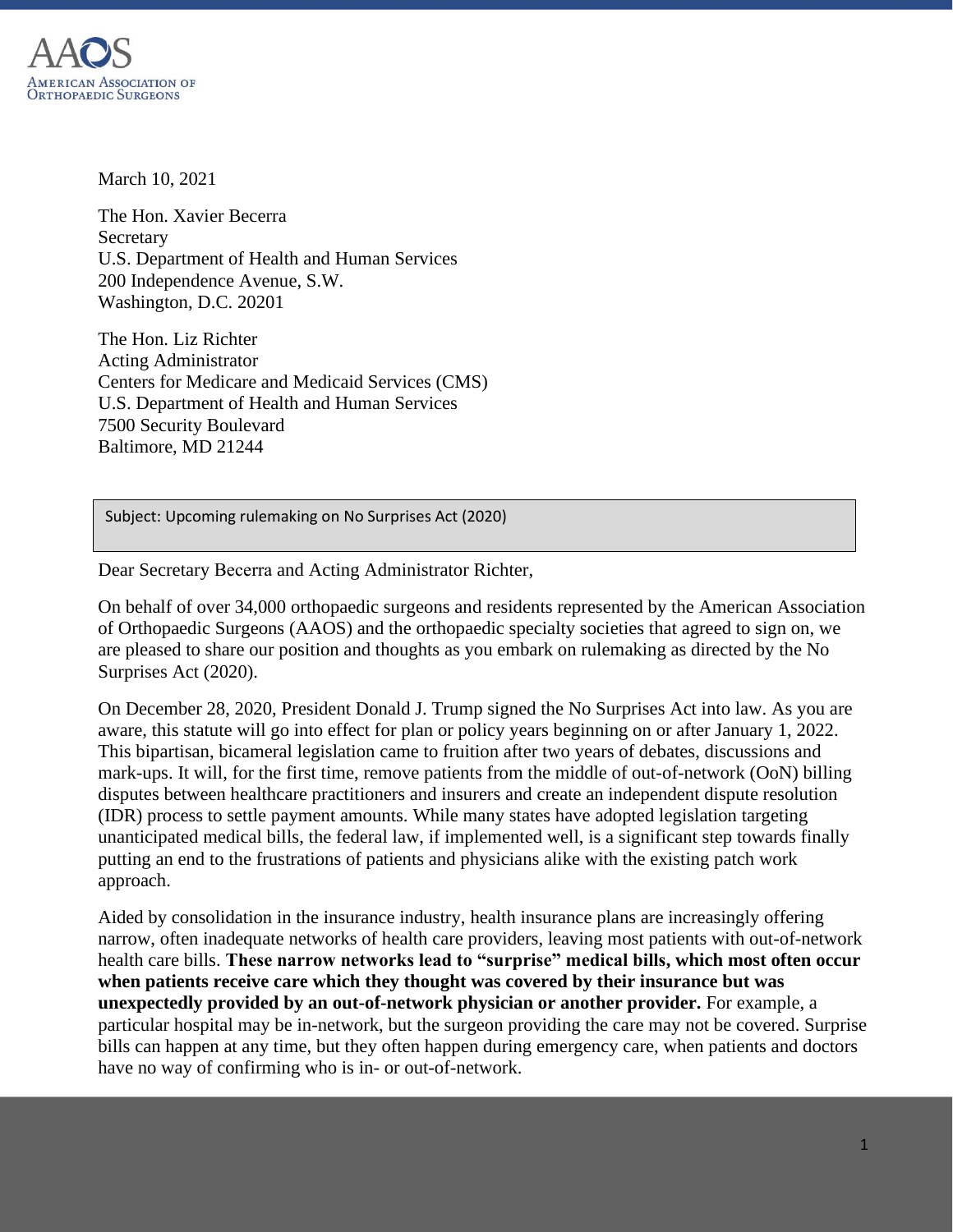

Congress left many key specifics of the No Surprises Act (2020) legislation up to interpretation by the Departments of Health and Human Services, Labor and Treasury ("the Departments"). Hence, it is imperative that federal rulemaking propose a cogent set of terms (since the final rules defining qualifying final payment amounts are due by July 2021) and provide the legislated protections to the millions of patients across the country as intended by lawmakers. Below are the key principles that AAOS advocated for with Congress<sup>1</sup> over the last two years, and we would like to present them to you as you author the preamble to the rule:

- **Hold patients harmless.** A patient receiving emergency services from an out-of-network practitioner will be liable only for the amount they would have been charged had the practitioner been in-network.
- **Create a quick and fair process for settling disputes.** A "baseball-style" IDR process, which can be triggered by any party in the event of a dispute. The median in-network rate must be considered at the same priority level as other factors, as laid out in the legislation, and not treated as the primary factor. The physician and the insurer can negotiate and settle on a mutually agreeable number at any time.
- **Require transparency from networks.** Insurance companies would be responsible for keeping accurate records of physicians' network status and would be held liable if a patient were informed incorrectly that a practitioner was in-network.
- **Reduce out-of-network billing rates.** The New York law has succeeded in reducing the practice of out-of-network billing by 34%. The federal solution should model this effort to duplicate its success.

According to some policy thought leaders, implementation questions generally fall into three buckets. Namely these are (1) Breadth of surprise billing ban; (2) Details of the median in-network rate calculation; and (3) Mechanics of the arbitration process. $<sup>2</sup>$ </sup>

## **Breadth of Surprise Billing Ban**

AAOS urges the Departments to retain a balance billing option. In nonemergent situations, balance billing should be permitted only if the patient is adequately informed about the likelihood of out-ofnetwork care. The patient should have every opportunity to seek care from their provider of choice regardless of network status in order to preserve choice and competition. As is evident in the legislative language below, the Congressional intent of the surprise billing ban is to empower patients with the information necessary to make the best choice for them. This means that, given adequate notification and an estimate of out-of-pocket charges, patients should retain the right to choose a physician of their choice irrespective of health plan. In these cases, when treatment is non-emergent

<sup>&</sup>lt;sup>1</sup> Vivian, J. (2021). Federal Surprise Medical Billing Law Enacted Following Years of Influential AAOS Advocacy. AAOS Now. Available: https://www.aaos.org/aaosnow/2021/jan/earlyreleases/advocacy03/

<sup>&</sup>lt;sup>2</sup> USC-Brookings Schaeffer on Health Policy (February 4, 2021). Understanding the No Surprises Act. Available:

https://www.aaos.org/aaosnow/2021/jan/earlyreleases/advocacy03/ https://www.brookings.edu/blog/usc-brookings-schaeffer-onhealth-policy/2021/02/04/understanding-the-no-surprises-act/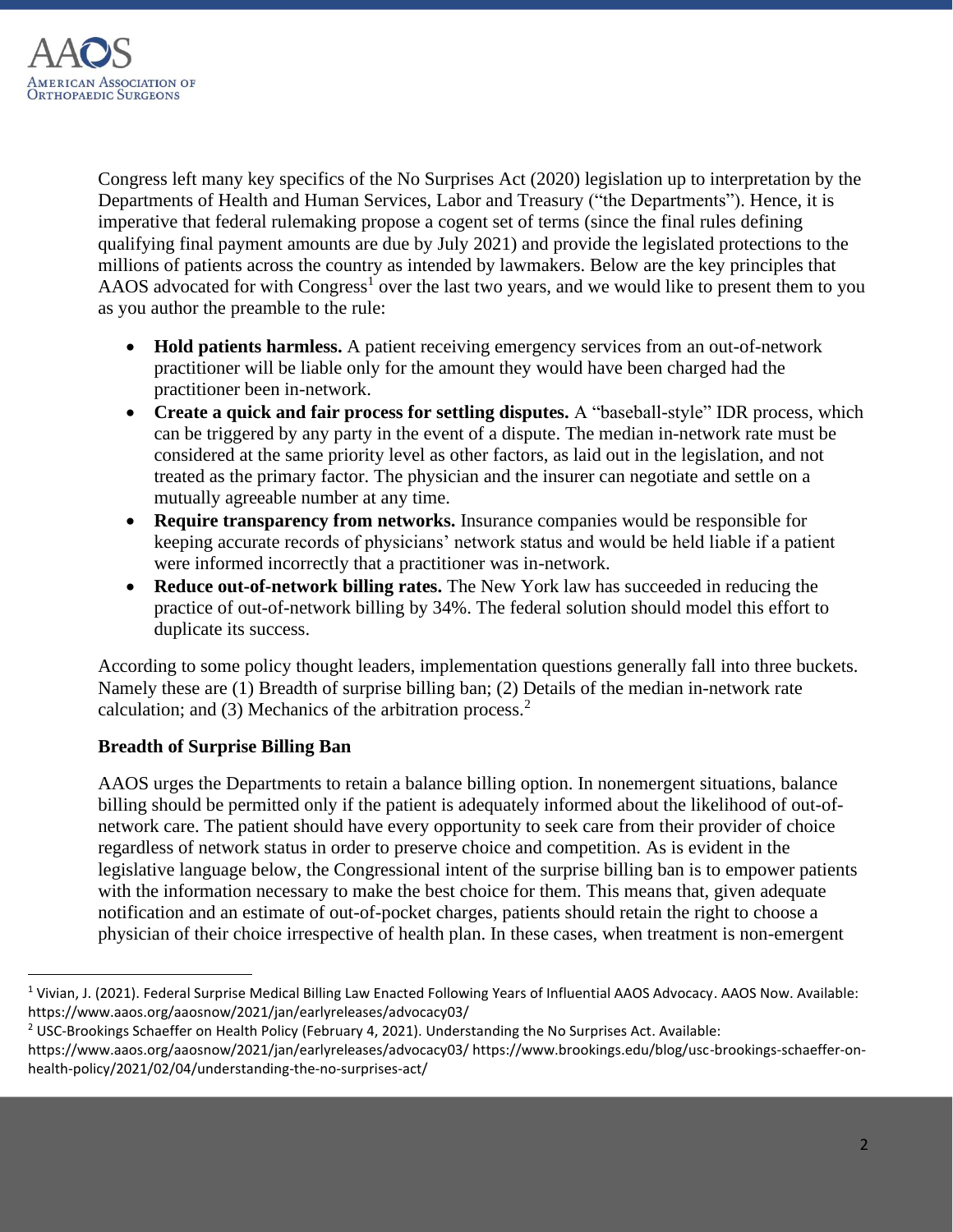

and patients have the necessary cost information, a balance billing option is clearly allowed under the law as it is written.

*"…with respect to a participant, beneficiary, or enrollee of a group health plan or group or individual health insurance coverage offered by a health insurance issuer who is to be furnished items or services by a nonparticipating provider or nonparticipating facility, is a document specified by the [HHS] Secretary, in consultation with the Secretary of Labor, through guidance that shall be signed by the participant, beneficiary, or enrollee before such items or services are furnished and that—*

*"(A) acknowledges (in clear and understandable language) that the participant, beneficiary, or enrollee has been—*

- *(i) Provided with the written notice under paragraph (1)(A);*
- *(ii) Informed that the payment of such charge by the participant, beneficiary, or enrollee may not accrue toward meeting any limitation that the plan or coverage places on cost-sharing, including an explanation that such payment may not apply to an in-network deductible applied under the plan or coverage; and*
- *(iii) Provided the opportunity to receive the written notice under paragraph (1)(A) in the form selected by the participant, beneficiary, or enrollee; and*

*(B) documents the date on which the participant, beneficiary, or enrollee received the written notice under paragraph (1)(A) and the date on which the individual signed such consent to be furnished such items or services by such provider or facility."*

## **In-network Rate Calculation**

The legislation of the No Surprises Act states that the IDR entity may not consider usual and customary rates, billed charges, nor payment rates from public payers. While the legislation is written to define the qualifying payment amount as the median contracted rate for the service and insurer in question, AAOS supports using an in-network median rate that is based on the rate for all local health plans, not simply the products of the insurer in question. We believe that this will help the IDR entity understand whether the health plan is an outlier in all their products. In prior advocacy, we have supported the FAIR Health database as a metric, and we continue to believe that independent sources like this are the gold standard for in-network rate calculation during the IDR process.

## **Mechanics of the Arbitration Process**

Though there are many details of the arbitration process which need to be clarified in rulemaking, we are suggesting that particular attention be paid to the following two areas:

1) Creating specific criteria for determining what "good faith" is defined as for the purpose of proving that physicians have adequately engaged in that aspect of the IDR process.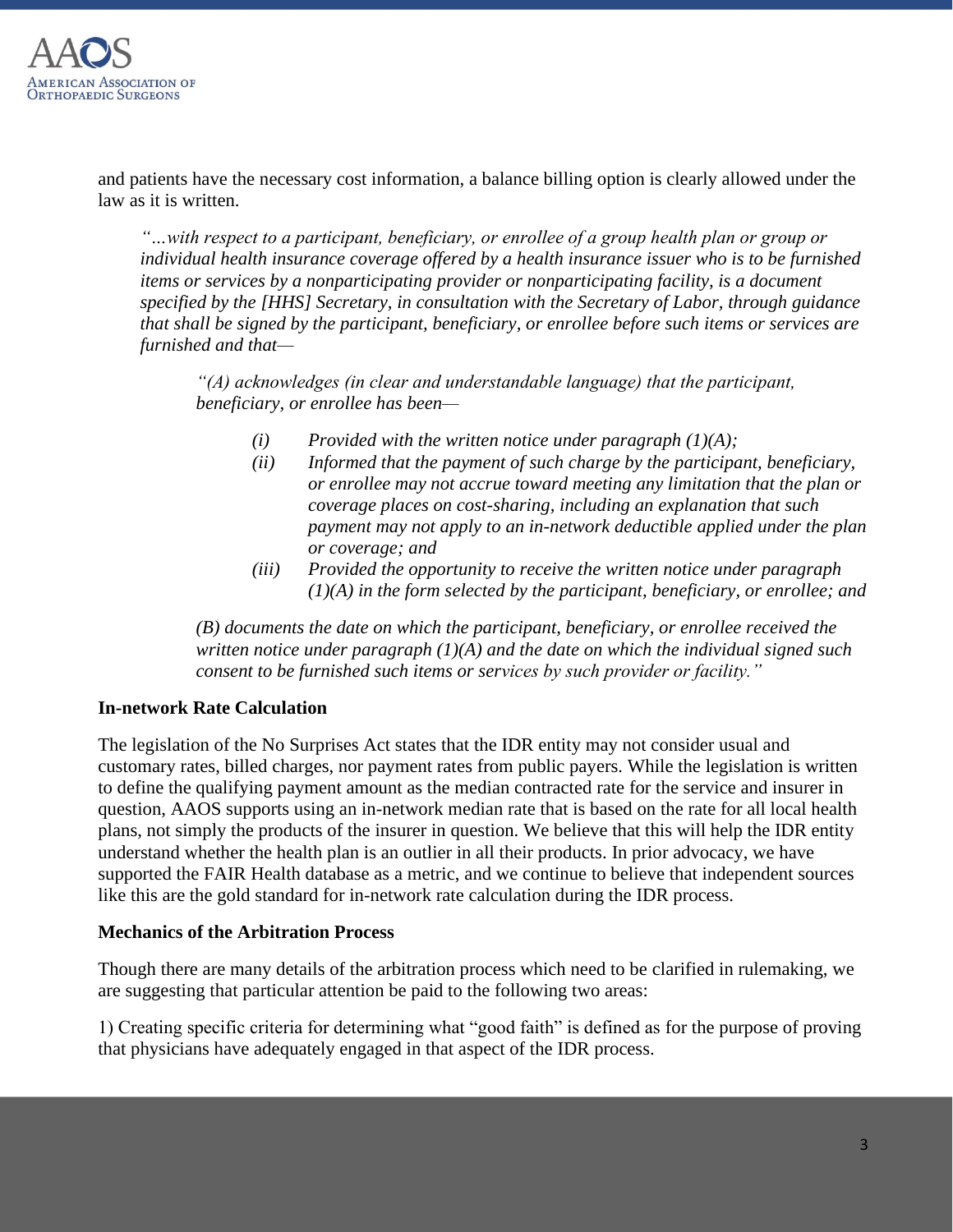

2) As currently written, the party which initiated the IDR process may not initiate a new IDR process with the same party and for the same services for three months. However, once that 90-day period has ended, the party may submit appropriately batched claims for that 90-day period. The legislation clearly states that "the Secretary shall provide that, in the case of items and services which are included by a provider or facility as part of a bundled payment, such items and services included in such bundled payment may be part of a single determination under this subsection." AAOS requests that, for the purposes of batching, services which are billed within a bundle but provided on multiple days be considered as a single service on the first date the first service is billed.

## **State Law Implications**

While the intent of the Act is to not preempt existing state surprise billing laws, the statutory language retained some ambiguity that necessitates the Departments' further clarification prior to and during the rulemaking process. In particular, AAOS urges guidance on when the surprise billing protections apply to beneficiaries in self-funded ERISA plans. Several states are in the process of considering how existing laws interplay with the new federal framework. For instance, analysis by the Commonwealth Fund distinguishes between states with comprehensive balancing billing protections and those with limited or partial protections, and there remain questions as to whether such limited protections would satisfy the "specified state law" language of the statute.<sup>3</sup> We also request clarification regarding the distinction between the use of the Taxpayer Identification Number (TIN) and the National Provider Identifier (NPI) to define the "provider" for the purpose of the law.

Furthermore, we hope that in rulemaking you will be cognizant of the market failure that created this surprise billing problem in the first place. While patients typically can choose physicians and facilities within their own insurance network for elective care, it is sometimes impossible to avoid out-ofnetwork practitioners and facilities. In addition, ancillary clinicians contract separately with insurance companies from principal physicians and can be out-of-network even if the principal physician is contracted with the patient's health insurance network. To the extent that HHS and CMS have legal authority, AAOS supports incorporating specific, quantitative standards that require insurance networks to maintain a minimum number of active primary and specialty physicians, accurate updated physician directories, and provide transparent out-of-network payment options for patients. We believe these remedies are essential for preventing surprise medical bills, ensuring access to care, and decreasing physician burden.

Thank you for your time and attention to the concerns of the American Association of Orthopaedic Surgeons (AAOS) on the significant statutes in the No Surprises Act (2020). The AAOS looks forward to working closely with HHS and CMS on further mitigating the impact of surprise medical bills, especially holding musculoskeletal patients harmless in the United States. Should you have questions on any of the above comments, please do not hesitate to contact Shreyasi Deb, PhD, MBA, AAOS Office of Government Relations at [deb@aaos.org.](mailto:deb@aaos.org)

<sup>&</sup>lt;sup>3</sup> The Commonwealth Fund (November 30, 2020). State Balance-Billing Protections. Available: https://www.commonwealthfund.org/publications/maps-and-interactives/2020/nov/state-balance-billing-protections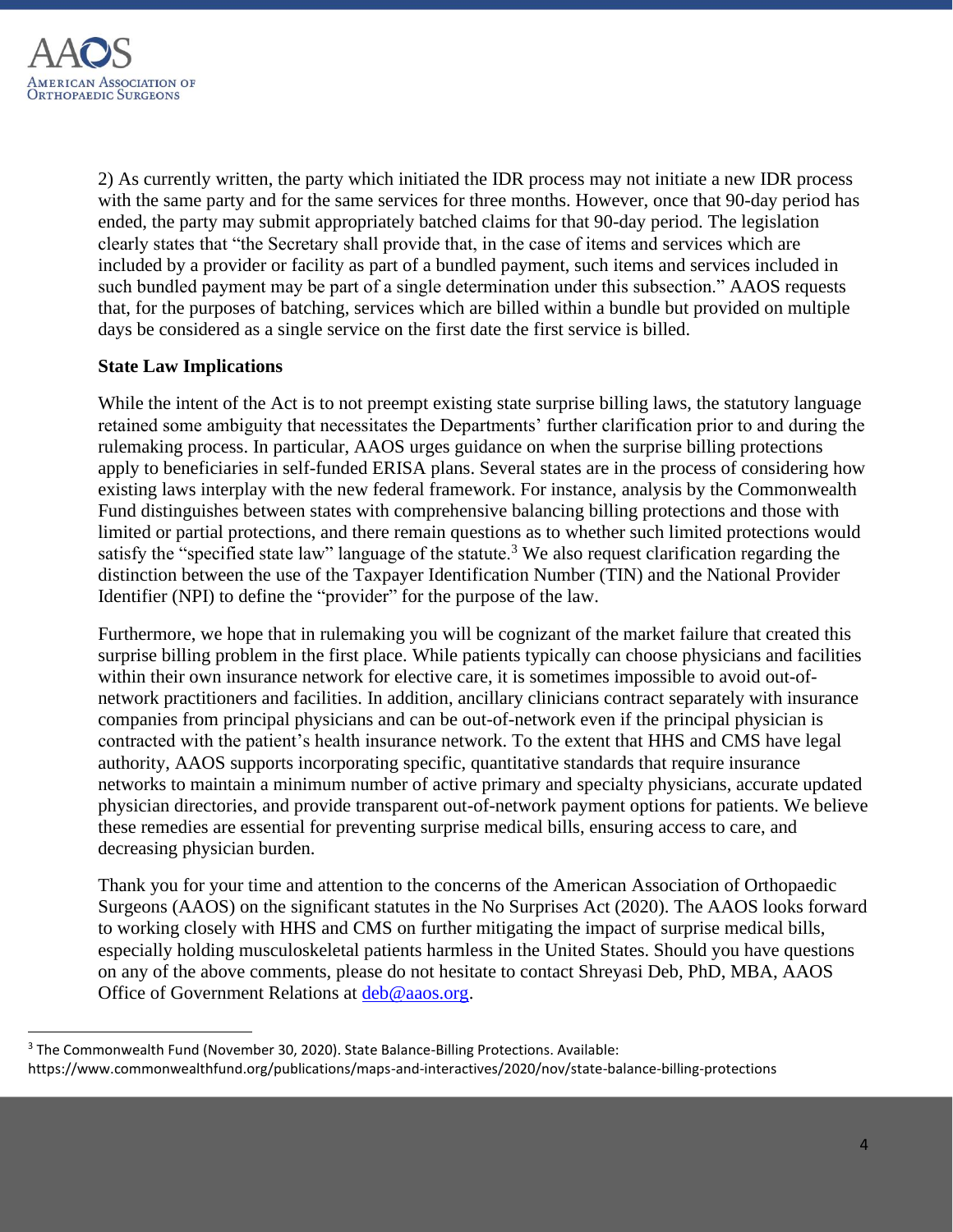

Sincerely,

Ush m

Joseph A. Bosco, III, MD, FAAOS President, AAOS

cc: Daniel K. Guy, MD, FAAOS, First Vice-President, AAOS Felix H. Savoie, III, MD, FAAOS, Second Vice-President, AAOS Thomas E. Arend, Jr., Esq., CAE, CEO, AAOS Nathan Glusenkamp, Executive, Quality, Registries and Government Relations, AAOS Graham Newson, Director, Office of Government Relations, AAOS

> Alabama Orthopaedic Society American Alliance of Orthopaedic Executives American Association for Hand Surgery American Association of Hip and Knee Surgeons American Orthopaedic Foot and Ankle Society American Orthopaedic Society for Sports Medicine American Shoulder and Elbow Surgeons American Society for Surgery of the Hand Arkansas Orthopaedic Society Arthroscopy Association of North America California Orthopaedic Association Cervical Spine Research Society Colorado Orthopaedic Society Connecticut Orthopaedic Society Florida Orthopaedic Society Georgia Orthopaedic Society Illinois Association of Orthopedic Surgeons Iowa Orthopaedic Society Kansas Orthopaedic Society Louisiana Orthopaedic Association Maine Society of Orthopaedic Surgeons Maryland Orthopaedic Association